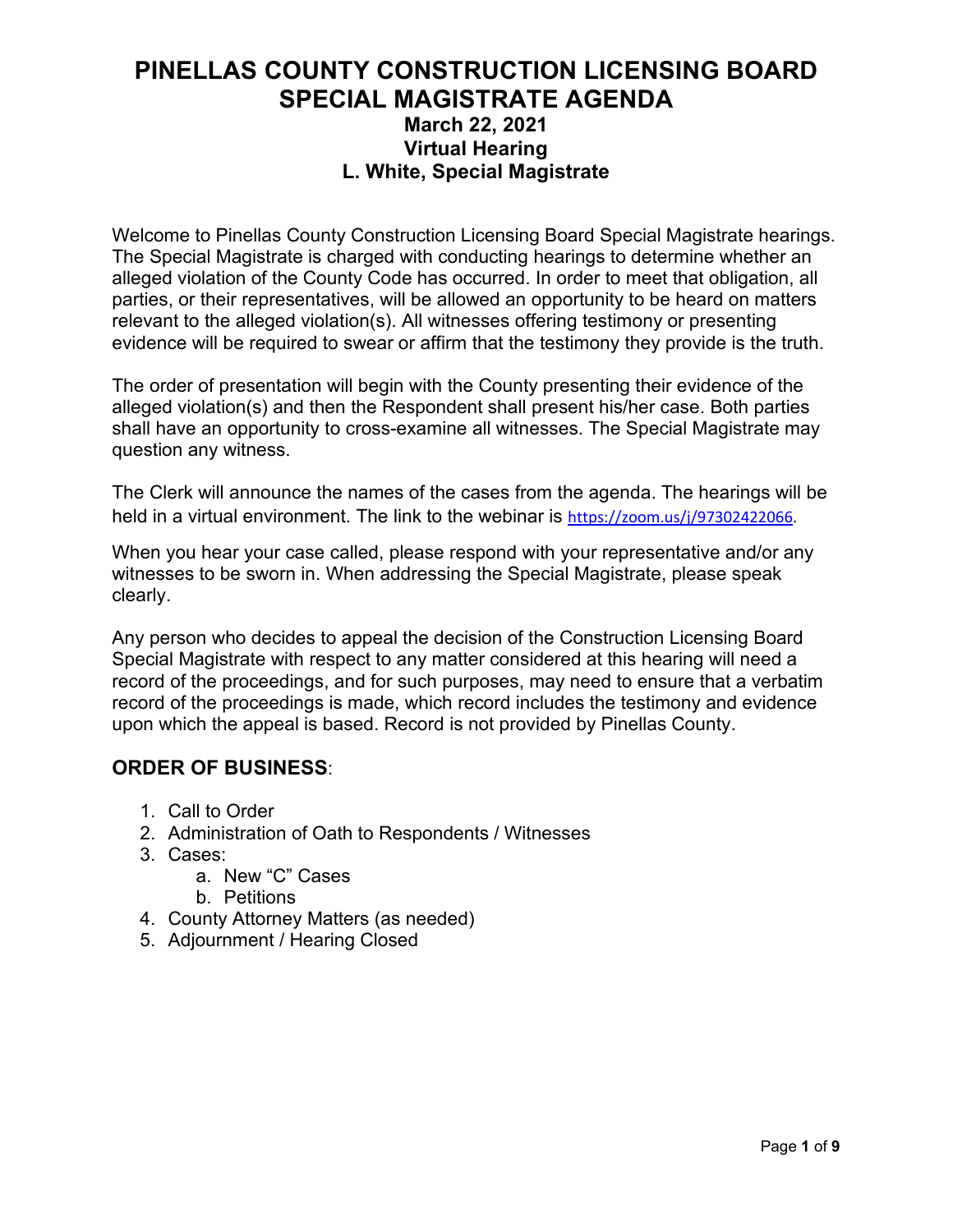# **March 22, 2021 9:00 A.M.**

| <b>ITEM: 1</b>                               |                                                                                                                                                                                                                          |                                                                                                                                                           |
|----------------------------------------------|--------------------------------------------------------------------------------------------------------------------------------------------------------------------------------------------------------------------------|-----------------------------------------------------------------------------------------------------------------------------------------------------------|
| <b>MATTER:</b><br>CASE NO:                   | Contractor Licensing Violation(s)<br>C20-1039; C20-1040; C20-1041; C20-1042                                                                                                                                              |                                                                                                                                                           |
| <b>RESPONDENT:</b><br><b>NOTICE ADDRESS:</b> | Sean William Scully<br>Sean William Scully<br>1521 Donegan Rd.<br>Largo, FL 33871<br>and<br>Sean Scully<br>10741 Endeavor Way<br>Suite D<br>Largo, FL 33777<br>and<br>Sean William Scully<br>1119 14 <sup>th</sup> St N. |                                                                                                                                                           |
| <b>VIOLATION ADDRESS:</b>                    | St. Petersburg, FL 33705-1165<br>1119 14 <sup>th</sup> St N.<br>St. Petersburg, FL 33705-1165                                                                                                                            |                                                                                                                                                           |
| <b>VIOLATION:</b>                            |                                                                                                                                                                                                                          |                                                                                                                                                           |
| <b>Code Section</b><br>$22 - 14(1)$          | Location<br>1119 14 <sup>th</sup> St N.<br>St. Petersburg, FL 33705-<br>1165                                                                                                                                             | <b>Violation</b><br>C <sub>20</sub> -1039<br>Unlicensed contracting to<br>perform full interior remodel<br>including electrical in Pinellas<br>County FL. |
| $22-14(8)$                                   | 1119 14 <sup>th</sup> St N.<br>St. Petersburg, FL 33705-<br>1165                                                                                                                                                         | C20-1040<br>Subcontracting work to<br>unlicensed contractor<br>Christian Spotts to perform<br>full interior renovation in<br>Pinellas County FL.          |
| $22-14(8)$                                   | 1119 $14^{\text{th}}$ St N.<br>St. Petersburg, FL 33705-<br>1165                                                                                                                                                         | C20-1041<br>Subcontracting work to<br>unlicensed contractor<br>Nicholas Blake to perform full<br>interior renovation in Pinellas<br>County FL.            |
| $22-14(5)$                                   | 1119 14 <sup>th</sup> St N.<br>St. Petersburg, FL 33705-<br>1165                                                                                                                                                         | C20-1042<br>Failure to obtain the required<br>permits before starting work<br>in Pinellas County.                                                         |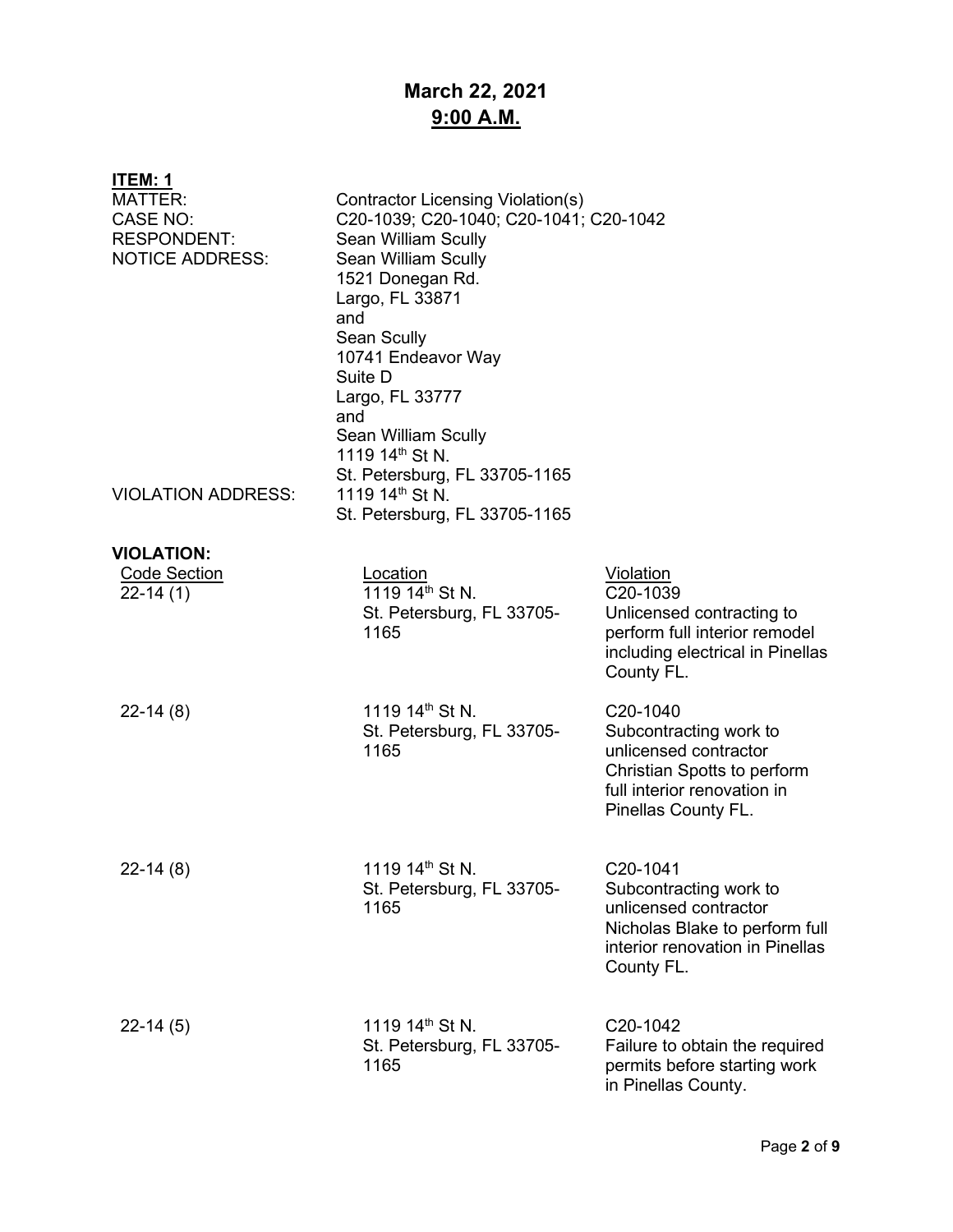# **March 22, 2021 9:30 A.M.**

| <b>ITEM: 2</b><br><b>MATTER:</b><br><b>CASE NO:</b><br><b>RESPONDENT:</b><br><b>NOTICE ADDRESS:</b><br><b>VIOLATION ADDRESS:</b> | Contractor Licensing Violation(s)<br>C21-166 and C21-167<br>Jannie Lee Badger<br>Badger, Jannie Lee<br>9526 Swift Creek Circle<br>Dover, FL 33527<br>JLBadger@gmail.com<br>and<br>Jannie Lee Badger Construction Inc.<br>Attn: Jannie L. Badger - Registered Agent<br>9526 Swift Creek Circle<br>Dover, FL 33527<br>800 S. Gulfview Blvd. |                                                                                                                                                            |
|----------------------------------------------------------------------------------------------------------------------------------|-------------------------------------------------------------------------------------------------------------------------------------------------------------------------------------------------------------------------------------------------------------------------------------------------------------------------------------------|------------------------------------------------------------------------------------------------------------------------------------------------------------|
|                                                                                                                                  | #505<br>Clearwater, FL 33767                                                                                                                                                                                                                                                                                                              |                                                                                                                                                            |
| <b>VIOLATION:</b>                                                                                                                |                                                                                                                                                                                                                                                                                                                                           |                                                                                                                                                            |
| <b>Code Section</b><br>$22-14(8)$                                                                                                | Location<br>800 S. Gulfview Blvd.<br>#505<br>Clearwater, FL 33767                                                                                                                                                                                                                                                                         | Violation<br>C21-166<br><b>Subcontract to Willie Lee</b><br>Harrison. Not licensed in<br>Pinellas County for work<br>involved for drywall and<br>painting. |
| $22-14(1)$                                                                                                                       | 800 S. Gulfview Blvd.<br>#505<br>Clearwater, FL 33767                                                                                                                                                                                                                                                                                     | C <sub>21</sub> -167<br>Engage in the business of<br>construction without the<br>proper license worked<br>involved of painting and<br>drywall.             |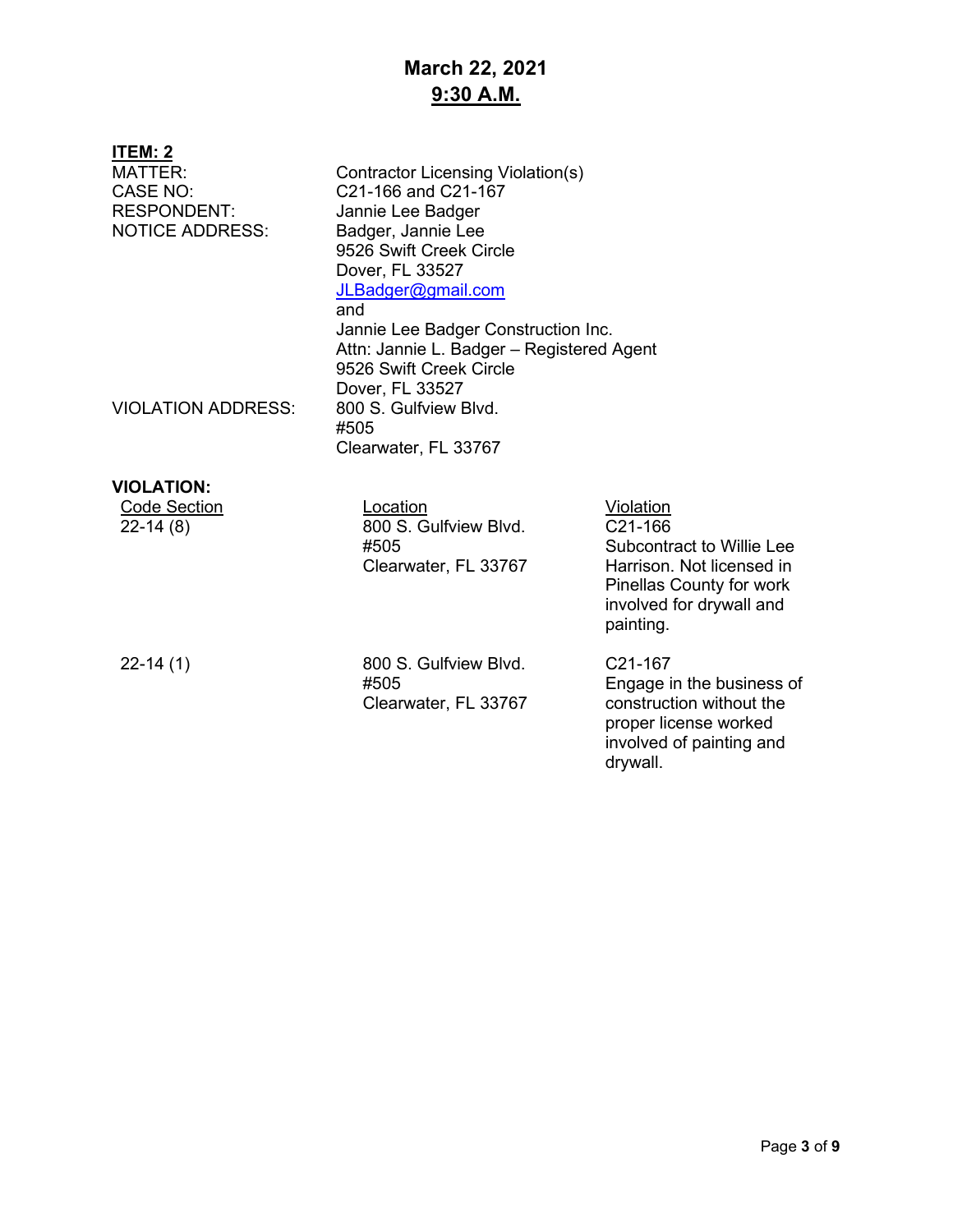# **March 22, 2021 10:00 A.M.**

| ITEM: 3                                                                    |                                                                                                                                                                                                                                                                                                                            |                                                                                                                                                              |
|----------------------------------------------------------------------------|----------------------------------------------------------------------------------------------------------------------------------------------------------------------------------------------------------------------------------------------------------------------------------------------------------------------------|--------------------------------------------------------------------------------------------------------------------------------------------------------------|
| MATTER:<br><b>CASE NO:</b><br><b>RESPONDENT:</b><br><b>NOTICE ADDRESS:</b> | Contractor Licensing Violation(s)<br>C21-168; C21-169; C21-170; C171<br>Jean-Jacques Darius<br>Darius, Antoine<br>2600 Eve Ct.<br>Odessa, FL 33556<br>and<br>Darius, Jean-Jacques<br>2600 Eve Ct.<br>Odessa, FL 33556<br>and<br>Darius, Jean-Jacques A<br>800 S. Gulfview Blvd.<br><b>Unit 505</b><br>Clearwater, FL 33767 |                                                                                                                                                              |
| <b>VIOLATION ADDRESS:</b>                                                  | jacques.darius@gmail.com<br>800 S. Gulfview Blvd.<br>#505<br>Clearwater, FL 33767                                                                                                                                                                                                                                          |                                                                                                                                                              |
| <b>VIOLATION:</b><br><b>Code Section</b>                                   | Location                                                                                                                                                                                                                                                                                                                   | <u>Violation</u>                                                                                                                                             |
| $22 - 14(1)$                                                               | 800 S. Gulfview Blvd.<br>#505<br>Clearwater, FL 33767                                                                                                                                                                                                                                                                      | C21-168<br>Engage in the business of<br>contracting in construction<br>without the proper license in<br><b>Pinellas County for work</b><br>involved/remodel. |
| $22-14(5)$                                                                 | 800 S. Gulfview Blvd.<br>#505<br>Clearwater, FL 33767                                                                                                                                                                                                                                                                      | C <sub>21</sub> -169<br>Engage in activity requiring a<br>permit without obtaining the<br>appropriate permit.                                                |
| $22-14(8)$                                                                 | 800 S. Gulfview Blvd.<br>#505<br>Clearwater, FL 33767                                                                                                                                                                                                                                                                      | C21-170<br>Subcontracting to Jannie<br>Badger not licensed in<br>Pinellas County for work<br>involved - Drywall/painting.                                    |
| $22 - 14(5)$                                                               | 800 S. Gulfview Blvd.<br>#505<br>Clearwater, FL 33767                                                                                                                                                                                                                                                                      | C21-171<br>Subcontracting to Willie Lee<br>Harrison - not licensed in<br>Pinellas County for work<br>involved - drywall/painting.                            |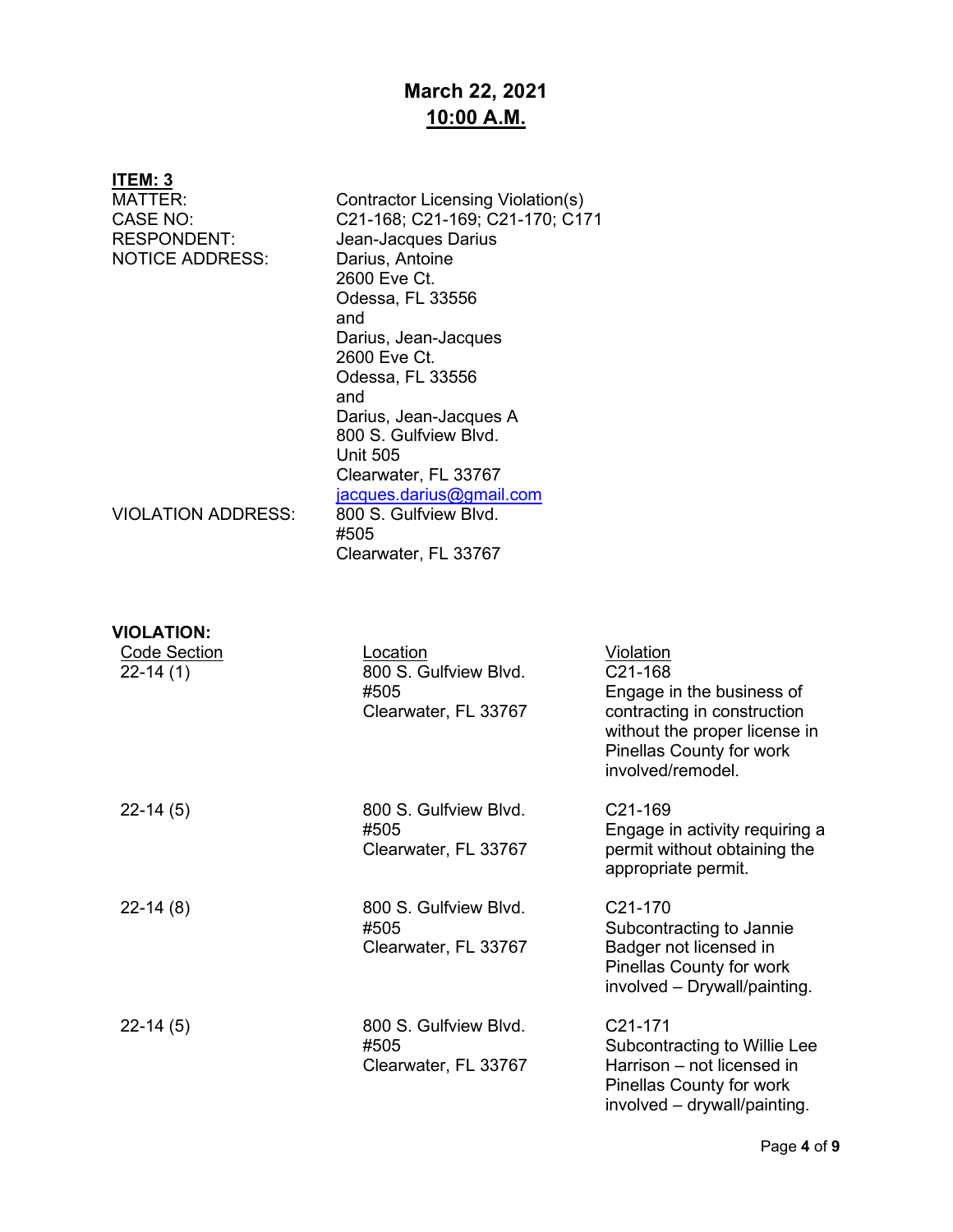# **March 22, 2021 10:30 A.M.**

### **ITEM: 4**

### **DISMISSED**

| MATTER:                   | Contractor Licensing Violation(s)                   |
|---------------------------|-----------------------------------------------------|
| CASE NO:                  | C20-1614; C20-1615                                  |
| <b>RESPONDENT:</b>        | <b>Martin Edward Carpenter</b>                      |
| <b>NOTICE ADDRESS:</b>    | Carpenter, Martin Edward                            |
|                           | Martin Carpenter's Air Conditioning & Heating, Inc. |
|                           | 3691 27th Ave North                                 |
|                           | St. Petersburg, FL 33713                            |
|                           | and                                                 |
|                           | Martin Carpenter's Air Conditioning & Heating, Inc. |
|                           | Attn: Martin Carpenter, President & CEO             |
|                           | 2724 25th St N.                                     |
|                           | St. Petersburg, FL 33713                            |
|                           | mcac@tampabay.rr.com                                |
| <b>VIOLATION ADDRESS:</b> | 4104 18 <sup>th</sup> Ave N.                        |
|                           | St. Petersburg, FL 337103                           |
|                           |                                                     |

### **VIOLATION:**

| <b>Code Section</b><br>$22 - 14(5)$ | _ocation<br>4104 18th Ave N.<br>St. Petersburg, FL 337103 | Violation<br>C20-1615<br>Engage in an activity<br>requiring a permit without<br>having obtained appropriate<br>permit for work involved A/C<br>dirt replacement. |
|-------------------------------------|-----------------------------------------------------------|------------------------------------------------------------------------------------------------------------------------------------------------------------------|
| $22 - 14(7)$                        | 4104 18 <sup>th</sup> Ave N.<br>St. Petersburg, FL 337103 | C <sub>20</sub> -1615<br>Submit invoice with company<br>name and phone number<br>without including contractor<br>license number on document.                     |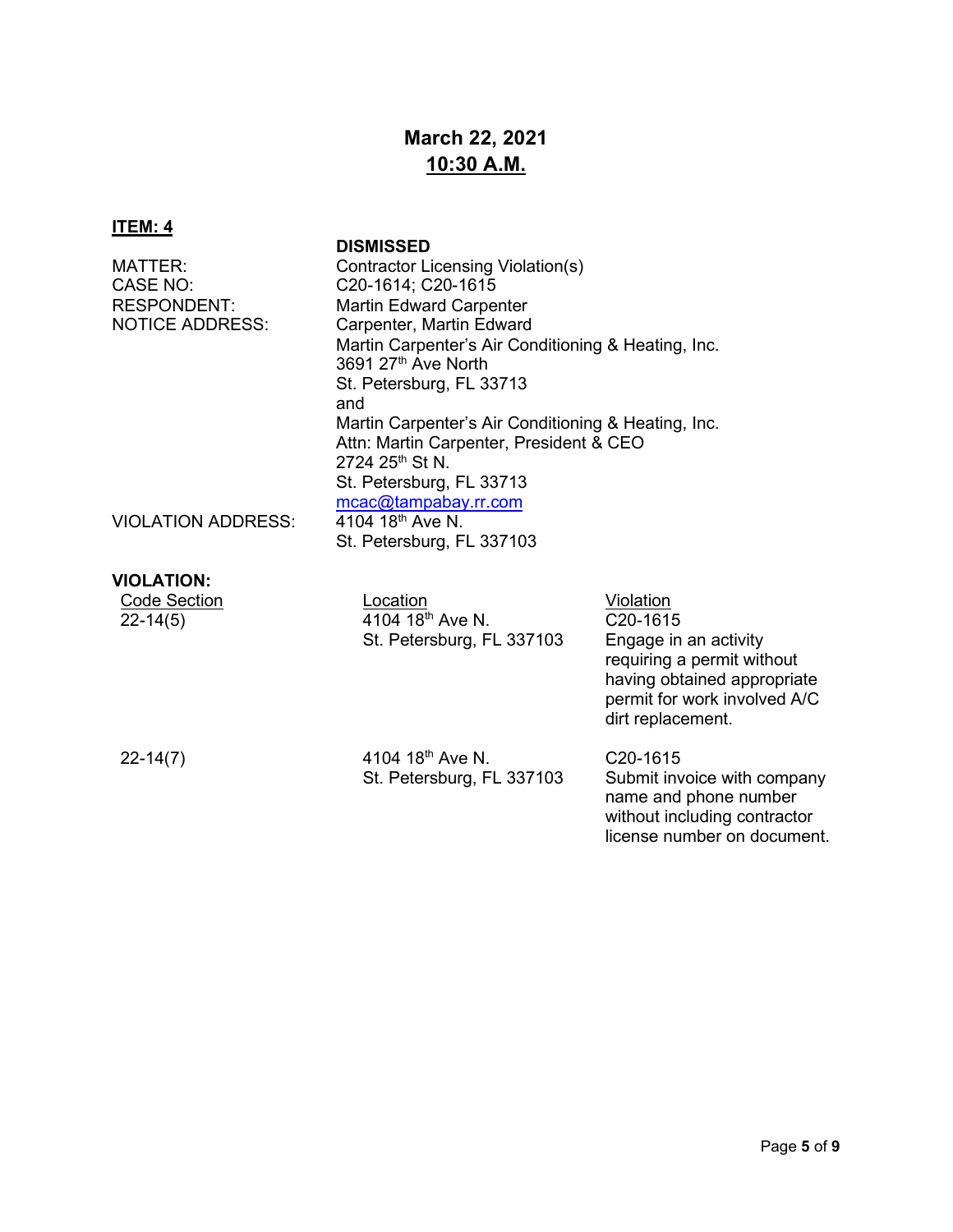### **March 22, 2021 11:00 A.M.**

#### **ITEM: 5**

CASE NO: CASE NO: C20-1100<br>RESPONDENT: Justin Chr

**DISMISSED** MATTER: Contractor Licensing Violation(s) RESPONDENT: Justin Christopher Mallon<br>NOTICE ADDRESS: Justin Christopher Mallon Justin Christopher Mallon DBA: Cabana Man Pools LLC 2618 Cove Cay Dr. Unit 605 Clearwater, FL 33760

VIOLATION ADDRESS:

### **VIOLATION:**

Code Section Location Location Location Violation<br>22-14 (4) Facebook Page Holding c

Holding out as a licensed contractor in Pinellas County, FL .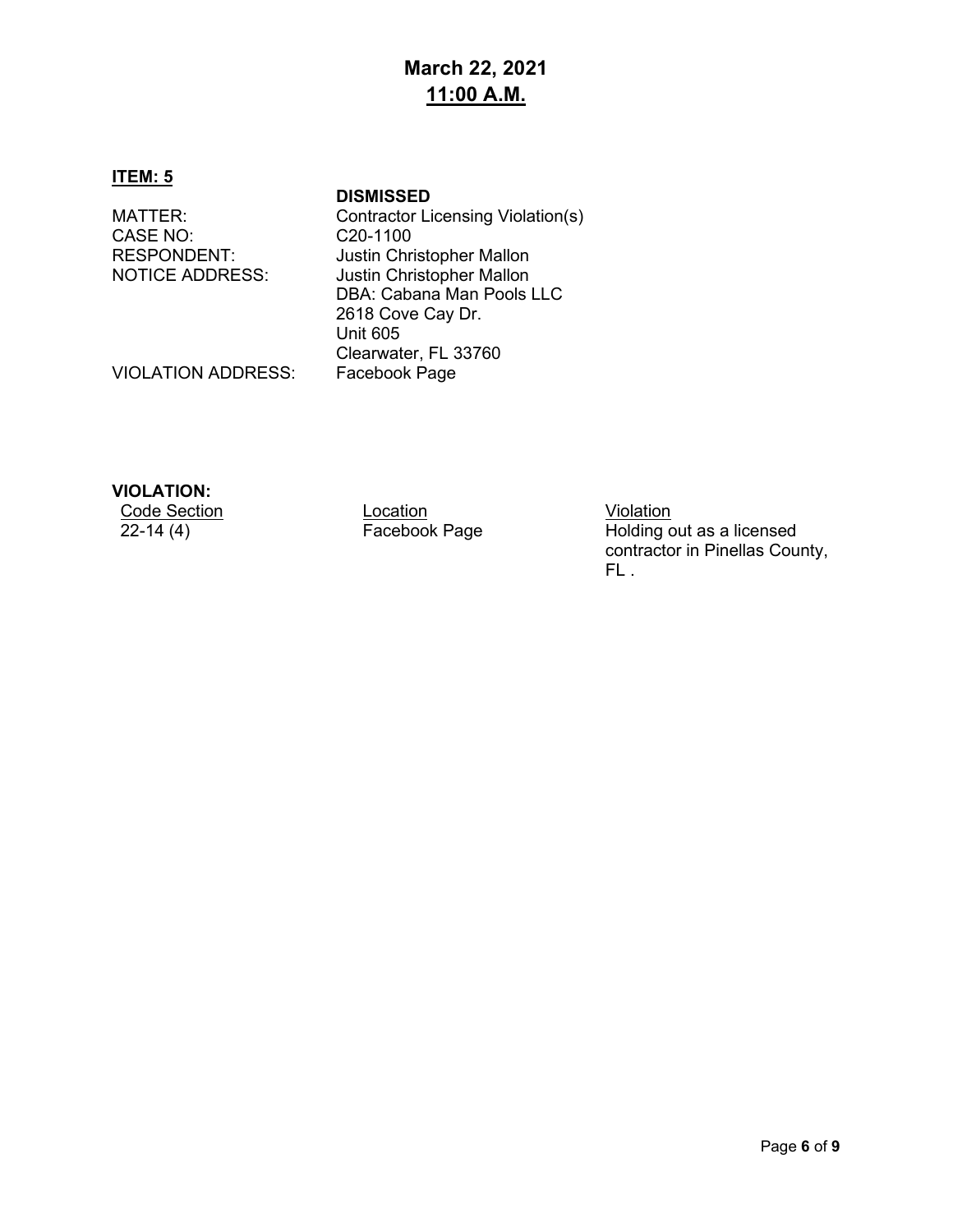# **March 22, 2021 11:30 A.M.**

| ITEM: 6<br>MATTER:<br><b>CASE NO:</b><br><b>RESPONDENT:</b><br><b>NOTICE ADDRESS:</b><br><b>VIOLATION ADDRESS:</b> | Contractor Licensing Violation(s)<br>C19-3066; C19-03067<br>Nicholas W. Burbee<br>Nicholas W. Burbee<br>12233 94th Street<br>Largo, FL 33773<br>and<br>Robert J. Andringa, Esq.<br>5315 Park Blvd, N.<br>Suite #2<br>Pinellas Park, FL 33781<br>9269 90 <sup>th</sup> St N<br>Largo, FL 33773 |                                                                                                                                                           |
|--------------------------------------------------------------------------------------------------------------------|-----------------------------------------------------------------------------------------------------------------------------------------------------------------------------------------------------------------------------------------------------------------------------------------------|-----------------------------------------------------------------------------------------------------------------------------------------------------------|
| <b>VIOLATION:</b><br><b>Code Section</b><br>$22-14(8)$                                                             | Location<br>9269 90 <sup>th</sup> St N<br>Largo, FL 33773                                                                                                                                                                                                                                     | Violation<br>C19-3066<br>Subcontracting trim carpentry<br>to Bruce DeRobertis not<br>holding an active certificate of<br>competency for work<br>involved. |
| $22-14(1)$                                                                                                         | 9269 90 <sup>th</sup> St N<br>Largo, FL 33773                                                                                                                                                                                                                                                 | C <sub>19</sub> -3067<br>Engage in the business of<br>contracting in construction<br>without the proper license in                                        |

### **March 22, 2021 1:00 P.M.**

Pinellas County.

| ITEM: 7                |                                             |
|------------------------|---------------------------------------------|
| MATTER:                | Contractor Licensing Violation(s)           |
| CASE NO:               | C20-294; C20-295; C20-296; C20-297; C20-329 |
| RESPONDENT:            | <b>Britton Michael Briscoe</b>              |
| <b>NOTICE ADDRESS:</b> | <b>Britton Michael Briscoe</b>              |
|                        | 1073 Ranchero Dr.                           |
|                        | Sarasota, FL 34240                          |
|                        | and                                         |
|                        | <b>Revolution Rentals LLC</b>               |
|                        | Attn: Briscoe, Britton                      |
|                        | 4590 Ulmerton Road                          |
|                        | Suite 104                                   |
|                        |                                             |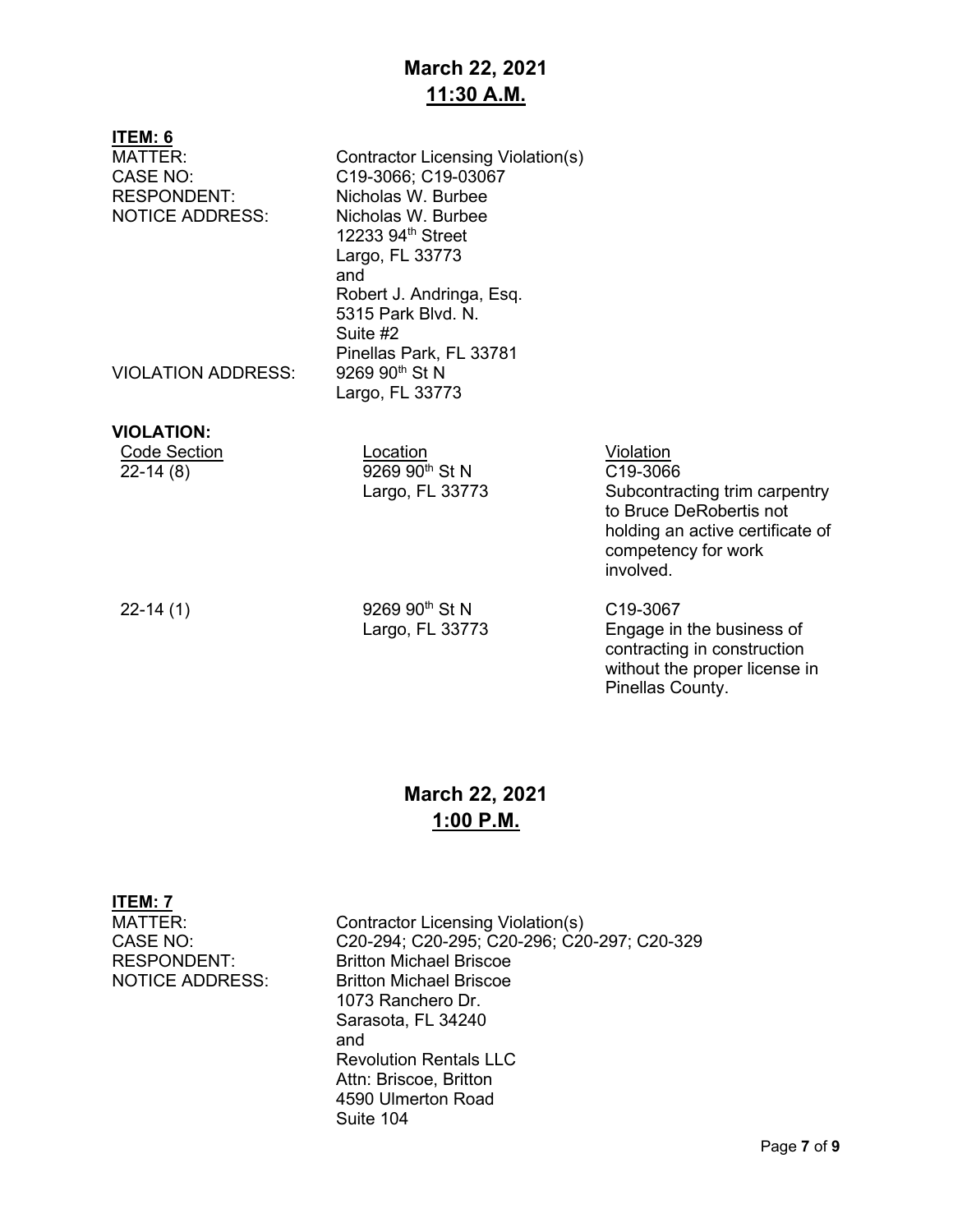| <b>VIOLATION ADDRESS:</b>                              | Clearwater, FL 33762<br>703 Sunset Way<br>#4<br>St. Pete Beach, FL 33706 |                                                                                                                                                                          |
|--------------------------------------------------------|--------------------------------------------------------------------------|--------------------------------------------------------------------------------------------------------------------------------------------------------------------------|
| <b>VIOLATION:</b><br><b>Code Section</b><br>$22-14(1)$ | Location<br>703 Sunset Way<br>#4<br>St. Pete Beach, FL 33706             | <b>Violation</b><br>C20-294<br>Engage in the business of<br>construction without the<br>proper license in Pinellas<br>County / Remodel                                   |
| $22-14(8)$                                             | 703 Sunset Way<br>#4<br>St. Pete Beach, FL 33706                         | C <sub>20</sub> -295<br>Subcontract to Cody Pete not<br>licensed in Pinellas County<br>for work involved/trim.                                                           |
| $22-14(8)$                                             | 703 Sunset Way<br>#4<br>St. Pete Beach, FL 33706                         | C <sub>20</sub> -296<br>Subcontract to Gary Pate not<br>licensed in Pinellas County<br>for work involved/trim.                                                           |
| $22-14(8)$                                             | 703 Sunset Way<br>#4<br>St. Pete Beach, FL 33706                         | C <sub>20</sub> -297<br>Subcontract to Kenneth<br>Stivees not licensed in<br>Pinellas County for work<br>involved/trim.                                                  |
| $22-14(5)$                                             | 703 Sunset Way<br>#4<br>St. Pete Beach, FL 33706                         | C <sub>20</sub> -329<br>Engage in an activity<br>requiring a permit without<br>having obtained appropriate<br>permit/new kitchen cabinets,<br>exterior door and windows. |

# **March 22, 2021 1:30 P.M.**

| ITEM: 8                |                                                      |
|------------------------|------------------------------------------------------|
| MATTER:                | Contractor Licensing Violation(s)                    |
| CASE NO:               | C21-136; C21-137; C21-138; C21-139; C21-140; C21-141 |
| <b>RESPONDENT:</b>     | <b>Ronald Calabrese</b>                              |
| <b>NOTICE ADDRESS:</b> | Law Office of Michael Steffen, P.A.                  |
|                        | Attn: Michael Steffen, Esq.                          |
|                        | 26 West Orange Street                                |
|                        | Tarpon Springs, FL 34689                             |
|                        | Michael@steffenpa.com                                |